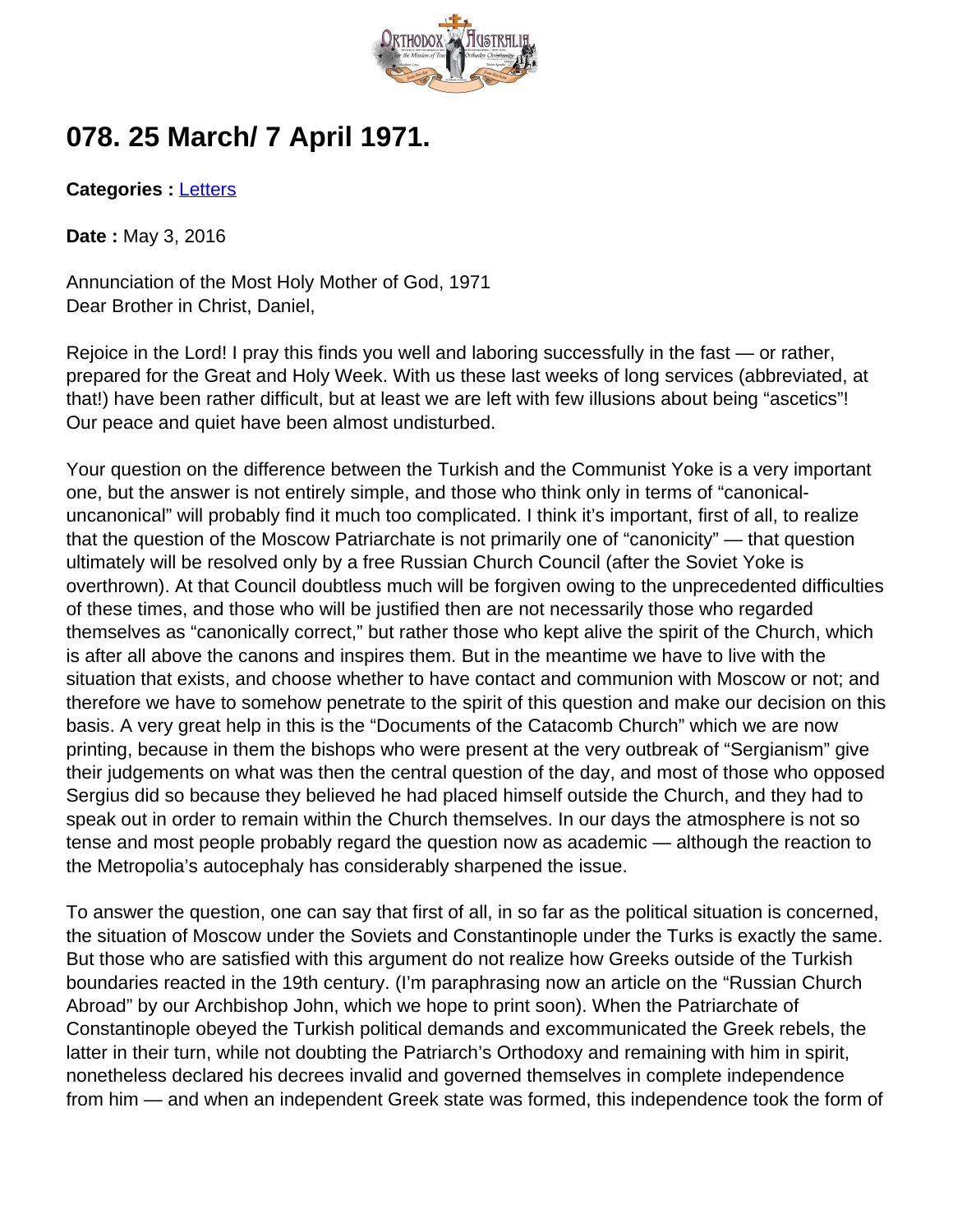

the autocephalous Church of Athens. A similar situation prevailed under the Serbian Patriarchs Arsenius III and IV, who went into exile with their flocks and refused to submit to the new Patriarchs elected inside the Turkish boundaries. Thus, from the political point of view, the existence of the Russian Church Abroad is fully justified by Orthodox history, while the Metropolia is chiefly to be criticized for being insensitive to the whole situation of the Russian Church and for helping, even if ever so little, the political schemes of the Soviet State.

But there is a deeper dimension to the question. The Turks persecuted the Church and, when possible, used it for political purposes. But their worst intention did not go beyond making Christians slaves and, in some cases, forcibly converting them to Islam. The Christian thus might be a slave or martyr, but on the spiritual side he was free; the Turkish Yoke was external.

But with the Soviets, the aim is much deeper: ultimately, to destroy the Church entirely, using the Church's hierarchs themselves (when possible) as the agents of this scheme; and, on the way to this end, getting the Church to defend Communism abroad and to preach a "Communist Christianity" that prepares the way ideologically for the coming triumph of world Communism, not only as a universal political regime, but as an ideological and pseudo-religious tyranny as well. In order to appreciate this one has to realize what Communism is: not merely a power-mad political regime, but an ideological-religious system whose aim is to overthrow and supplant all other systems, most of all Christianity. Communism is actually a very powerful heresy whose central thesis, if I'm not mistaken is chiliasm or millennialism: history is to reach its culmination in an indefinite state of earthly blessedness, a perfected mankind living in perfect peace and harmony. Examine the printed sermons of the Moscow hierarchs: again and again one finds the same theme of the coming of the "Kingdom of God on earth" through the spread of Communism. This is outright heresy, or perhaps something even worse: the turning aside of the Church from its very purpose — the saving of souls for eternal life — and giving them over to the devil's kingdom, promising a false blessedness on earth and condemning them to everlasting damnation.

The whole of modern Western Christianity is permeated already with this worldly, basically chiliastic orientation, and the more "liberal," more worldly Orthodox Churches (such as the Metropolia) have been infected from this source; and probably the reason why most people in the Metropolia so easily accepted the autocephaly is because inwardly they do not grasp what is happening, they are themselves already halfway on the same path that the Moscow Patriarchate has taken.

Just the other day I read an astute comment on the iconoclastic crisis of the 7th-8th centuries. Before the Seventh Ecumenical Council the Orthodox Church did not have any explicit "doctrine on icons," and so one could argue that the Iconoclasts were not heretics at all, and the dispute was one over the secondary issue of "rite" or "practice." Nonetheless, the Church (in the person of Her champions, the leading icon-venerators) felt She was fighting a heresy, something destructive of the Church Herself; and after Her champions had suffered and died for this Orthodox sensitivity, and Her theologians had finally managed to put down explicitly the doctrine She already knew in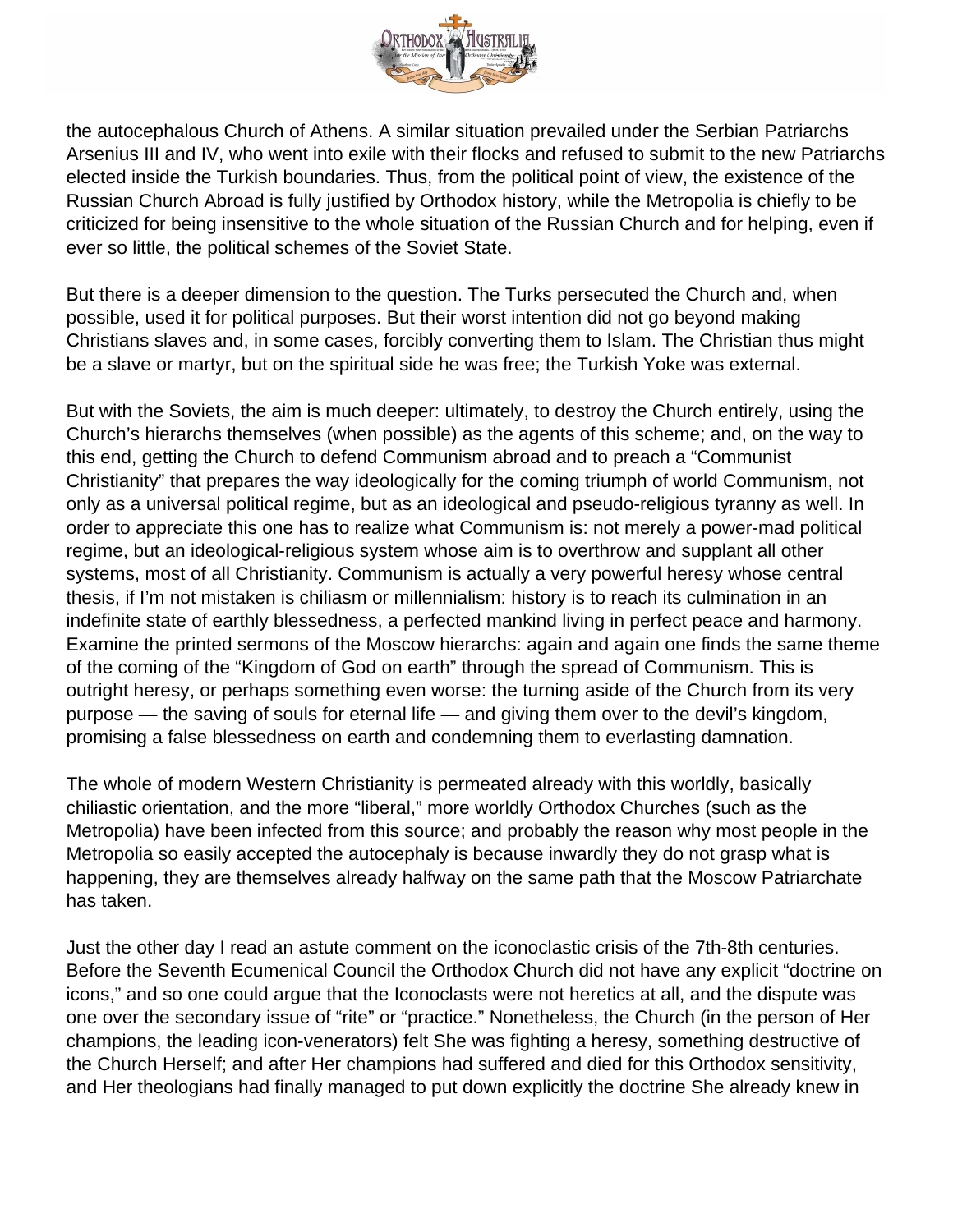

Her heart — then the cause of Orthodoxy triumphed at the Seventh Ecumenical Council, and the Iconoclasts were clearly singled out as heretics.

I suspect that the very same thing, only much vaster and more complicated, is happening today: that those who feel Orthodoxy (through living its life of grace and being exposed to and raised on its basic treasures — lives of saints, patristic writings, etc.) are battling together against an enemy, a heresy, that has not yet been fully defined or manifested. Separate aspects or manifestations of it (chiliasm, social Gospel, renovationism, ecumenism) may be identified and fought, but the batde is largely instinctive as yet, and those who do not feel Orthodoxy in their heart and bones (e.g., those who are brought up on Concern and Young Life instead of lives of saints!) do not really know what you're talking about and they can't understand how you can become so excited over something which no council has ever identified as heresy. In the testimony of the Catacomb bishops of the late 1920's one finds again and again that the GPU agents asked them first of all whether they were for or against Sergius, and if they were against, then these agents demonstrated that Sergius had "violated neither dogmas nor canons"! Thus, either the atheist torturers are "defending the Church" — or else there is something dreadfully wrong, and the Church is up against an extremely formidable enemy. As it turns out, however, there are several dogmatic and canonical grounds on which Sergius was wrong; but first of all the Orthodox soul sensed that he was on the wrong side.

So the first part of the battle comes down to presenting basic Orthodoxy and raising people in the real spirit of Orthodoxy — above all the example of those who have lived Orthodoxy, God's saints and confessors. That's why, for our times, the most important thing is not general and abstract knowledge of Orthodox history, dogmas, canons, etc. (St. Sergius' and St. Vladimir's Seminaries turn out many who know these pretty well, but they do not become defenders of Orthodoxy, WHICH IS WHAT is needed), but rather the examples that have been given for our time — most especially Russia's new martyrs and confessors. And one of the saddest signs in the present controversy over Moscow is that those who defend the Metropolia, instead of setting forth such inspiring examples, quote the most shameful documents and examples of Turkish and Russian history (Fr. David Black quoted several unedifying examples from the Synodal period of the Russian Church to us, and he probably doesn't even know the worst ones!) thinking thereby to defend their own position. That is, the Church has always been bad, and it's no worse now than before! But what a horrible, what a psychologically and spiritually crippling defense! If that's how they have to defend themselves, then wouldn't it be better to avoid doing the things that reduce them to such an extremity? Is "stepping out on the world Orthodox scene" really so important to the Metropolia that it must do it at the expense of the suffering Russian Orthodox faithful? To give one small example: Metr. Nikodim is the Metropolia's great "benefactor," and no one can doubt that his success with the Metropolia has strengthened his position with the Moscow Patriarchate. On the other hand, the layman Boris Talantov in the USSR has openly called Nikodim a betrayer of the Church, a liar, and an agent of world anti-Christianity, for which statements (among others) he was imprisoned by the Soviets; Metr. Nikodim tells the West that he was in prison for "antigovernmental activities". On Jan. 4 of this year Boris Talantov died in prison, undoubtedly the victim of Nikodim (among others). Can the Metropolia feel itself to be on the side of this confessor?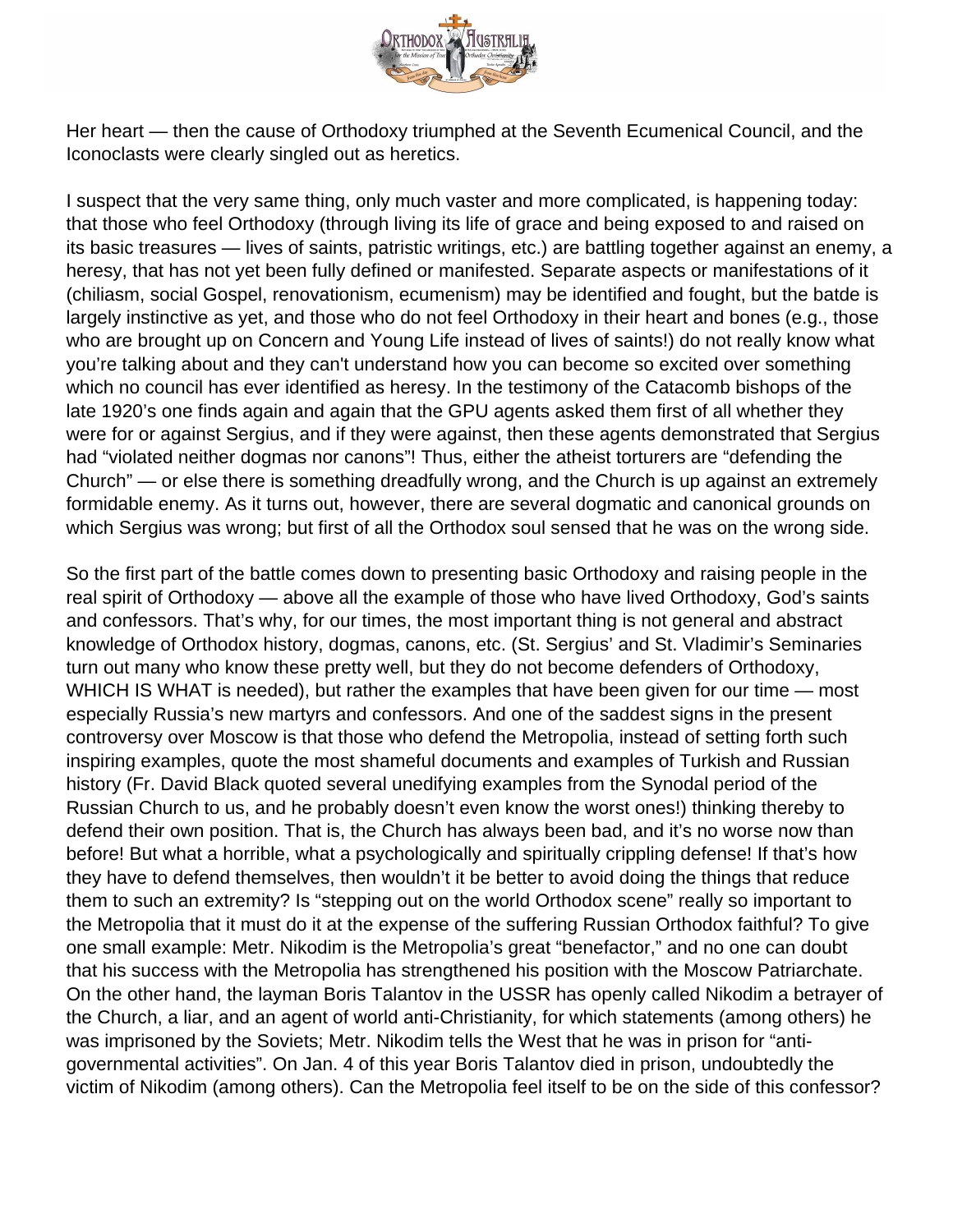

I don't see how it can. By the way, we'll have an article on him in this issue — pray for the repose of his soul.

I think I've said enough for a while! Our "Catacomb Documents" and "New Martyrs" will doubtless give a clearer picture, once we've got more of them translated and presented. Our new issue will have Metr. Joseph — a real champion of the Church! Interestingly, in him as well as in others the statement comes out that Sergius has done something that is "worse than heresy," THAT HE has murdered the Church from within.

About library information: can you Xerox a page or two from each of the two books you mentioned? That way we can get an idea of how detailed the listings are, and maybe we could commission you then to do some Xeroxing from one of them. How many pages in each book?

Our weather has been up and down since you left. It turned cold just after you left, and since then spring weather has alternated with cold and rain. The first days of March were just about the coldest since we came here — 19 to 20 degrees at night, with tremendous hurricane winds and flurries of snow. We've only had 5 inches of snow and about the same of rain since January. Real spring is later this year than last, and only a few of the smaller bushes have fully blossomed out. The leaves are just beginning to break through the buds at the tops of the oaks — beautiful little pink leaves with yellow blossoms that will become acorns. The peak of spring won't be here until early May, most likely. Last year was the first time that I've gone through spring in the country — a really inspiring experience!

This last week we've finally got the refectory erected, for which you gave the foundation. It's not finished, but at least we got it all covered and waterproofed before yesterday's rains. We were expecting Fr. Spyridon to serve Liturgy today, but the bad weather probably kept him away. Most likely he'll come for Lazarus Saturday and Palm Sunday. If it rains then, we can have services in the new refectory-church.

Our life in the wilderness continues to have its trials and temptations, but much more its joys. At one point when our spirits were low Vladika Nektary arrived completely unexpectedly with the Kursk Icon, served a moleben, gave us Holy Communion from the Reserved Gifts (we were in the midst of Vespers when he came and hadn't eaten yet), and let us carry the Icon over our mountain. God's blessings to us just never cease! Only we're continually worried that we don't produce enough; just too much to do.

By the way, thanks for sending the Jeane Dixon book. We were interested to see that her doctrine of Antichrist was basically Orthodox, and who knows, maybe even the details or her predictions about him are correct. However, in one important respect she is off: for his reign is the culmination of human history, after which comes the new heavens and the new earth, whereas she predicts after his reign a new age of peace and harmony and union of world religions, which are themselves the doctrines of devils! Looking at her "ministry" as a whole, one cannot but think that whatever